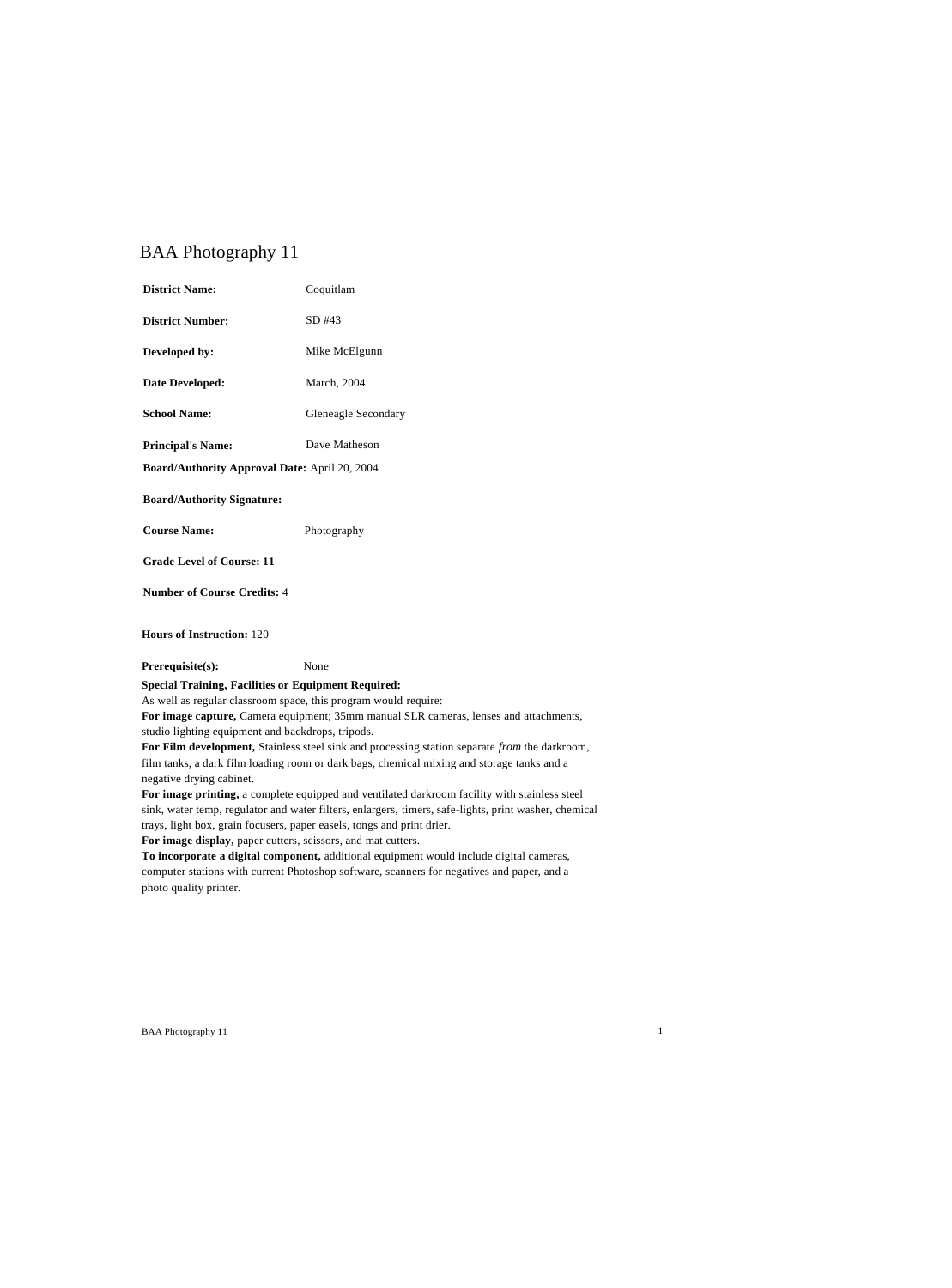# **Course Synopsis:**

This course will provide students the opportunity to gain a comprehensive knowledge of the technical and aesthetic aspects of Black and White photography. Using a manual camera, students will learn the necessary skills to produce well composed photographs, while controlling focus, movement and blur, and Depth of Field. Students will gain a practical knowledge of exposure, film development, and darkroom enlargement, while applying their learning through the use of the elements and principles of design. Image manipulation, both in and out of the darkroom will be introduced. Students will also be introduced to the history of the science and art of photography and learn a process for photo critiquing. Cameras are available for student use, although students who already own a manual single lens reflex camera may benefit from learning to make foil use of their own equipment.

#### **Rationale:**

This course offers students an alternative to traditional art media as a mode of personal artistic expression while also providing students an opportunity to develop skills through the highly technical processes of photography. Students will gain a basic appreciation and understanding of the art of photography as they learn techniques and processes that will allow them to explore their surroundings in a new way, and express their thoughts and feelings visually. They will reflect upon and assess their ideas, observations and skills as they develop confidence in their abilities. Knowledge from this class can be applied in the realm of artistic development and personal expression, or may simply help future consumers to better understand the intricacies of photography equipment and processes.

| <b>Unit/Topic</b> | <b>Title</b>                                                                | <b>Time</b> |
|-------------------|-----------------------------------------------------------------------------|-------------|
| Unit 1            | CONTROLLING LIGHT WITH THE CAMERA (the properties of and                    | 15          |
|                   | controlling light, pinhole photography, a historical context, the camera    |             |
|                   | and its operation, understanding the effects of shutter speed, aperture and |             |
|                   | film speed)                                                                 |             |
| Unit 2            | DARKROOM PROCEDURES Creating the print (Film handling and                   | 25          |
|                   | development, making test strips, contact proof sheets and enlargements)     |             |
|                   |                                                                             |             |
| Unit <sub>3</sub> | COMPOSITION, PRESENTATION AND CRITIQUES                                     | 15          |
|                   | elements and principles of design, mounting and display, analyse and        |             |
|                   | discuss                                                                     |             |
| Unit 4            | TECHNICAL EXTENSIONS improving and embellishing the print (use              | 25          |
|                   | of filters, low light, push processing film, dodging and burning, spotting  |             |
|                   | techniques, post darkroom manipulation, toning, assemblages)                |             |
|                   |                                                                             |             |
| Unit 5            | PHOTOGRAPHIC APPLICATIONS (Careers, Theme assignments                       | 40          |
|                   | Photoiournalism, Visual communications poster)                              |             |
|                   | <b>Total Hours</b>                                                          | 120 hours   |

#### **Organizational Structure:**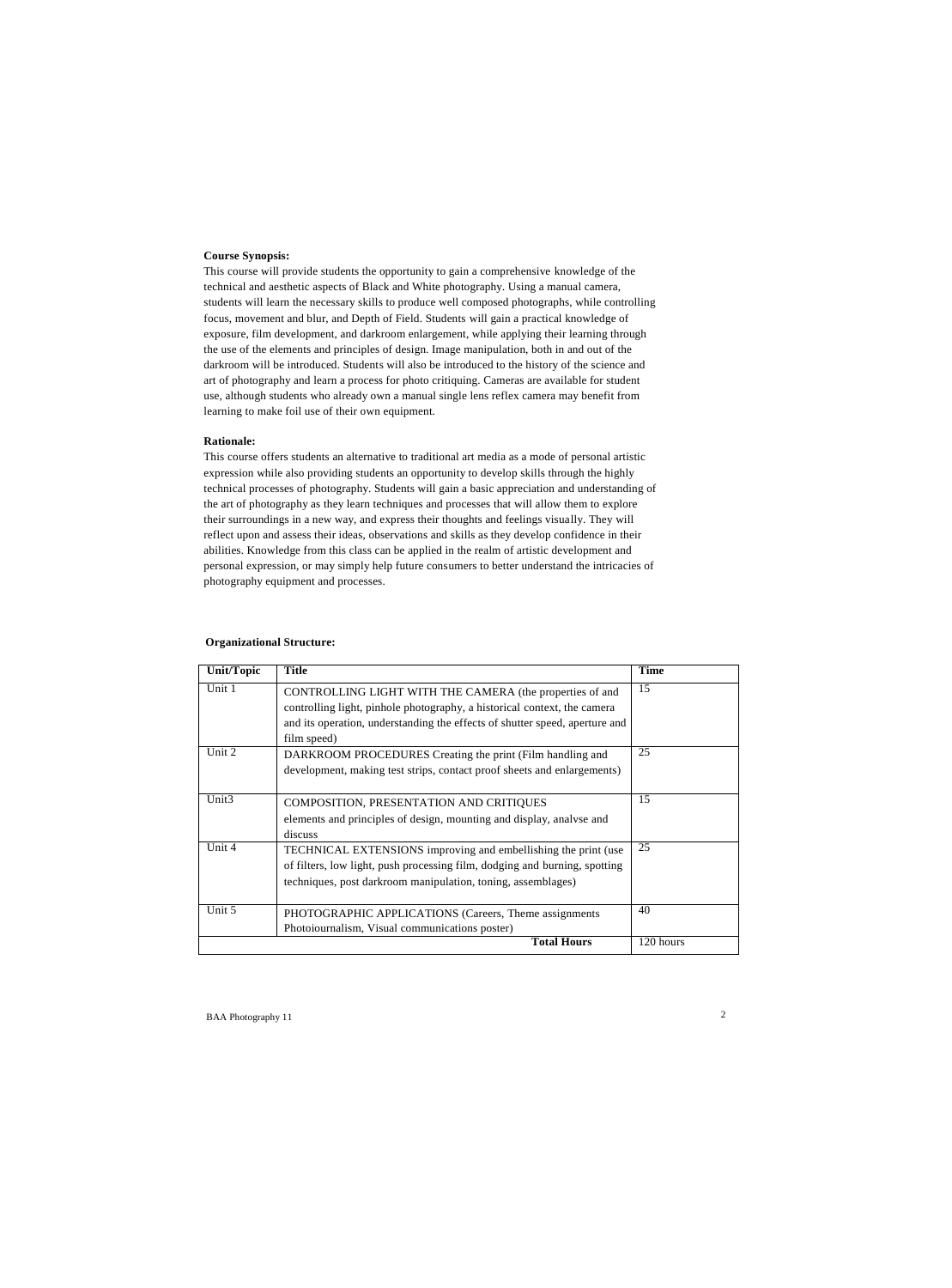#### **Unit/Topic/Module Descriptions:**

# **Unit 1: CONTROLLING LIGHT WITH THE CAMERA 15 hours**

Students will receive instruction about he properties of light as they apply to photography, and gain a historical context of photography and the development of the camera as a means to control and record light. Students will become familiar with the parts and use of a 35mm SLR camera, and must demonstrate their understanding before using equipment independently.

# **Curriculum Organizer: Understanding Light**

*It is expected that students will:*

- Understand the properties of light and how they are used for photography
- Use a Pinhole camera to demonstrate the properties of light

#### **Curriculum Organizer: Photographic History**

*It is expected that students will:*

- Describe the Camera Obscura and its early uses
- Describe the scientific advances that allowed the first recording of a photographic image
- Research and summarize the careers and work of noted photographic masters

# **Curriculum Organizer: The Camera**

*It is expected that students will:*

- Identify the parts of an SLR camera and explain/demonstrate their functions
- Demonstrate an understanding of shutter speed and how it controls light and movement
- Demonstrate an understanding of Aperture and how it controls light and Depth of Field
- Demonstrate an understanding of Film Speed (ISO) and how it affects camera settings
- Use the camera's light meter to create correctly exposed images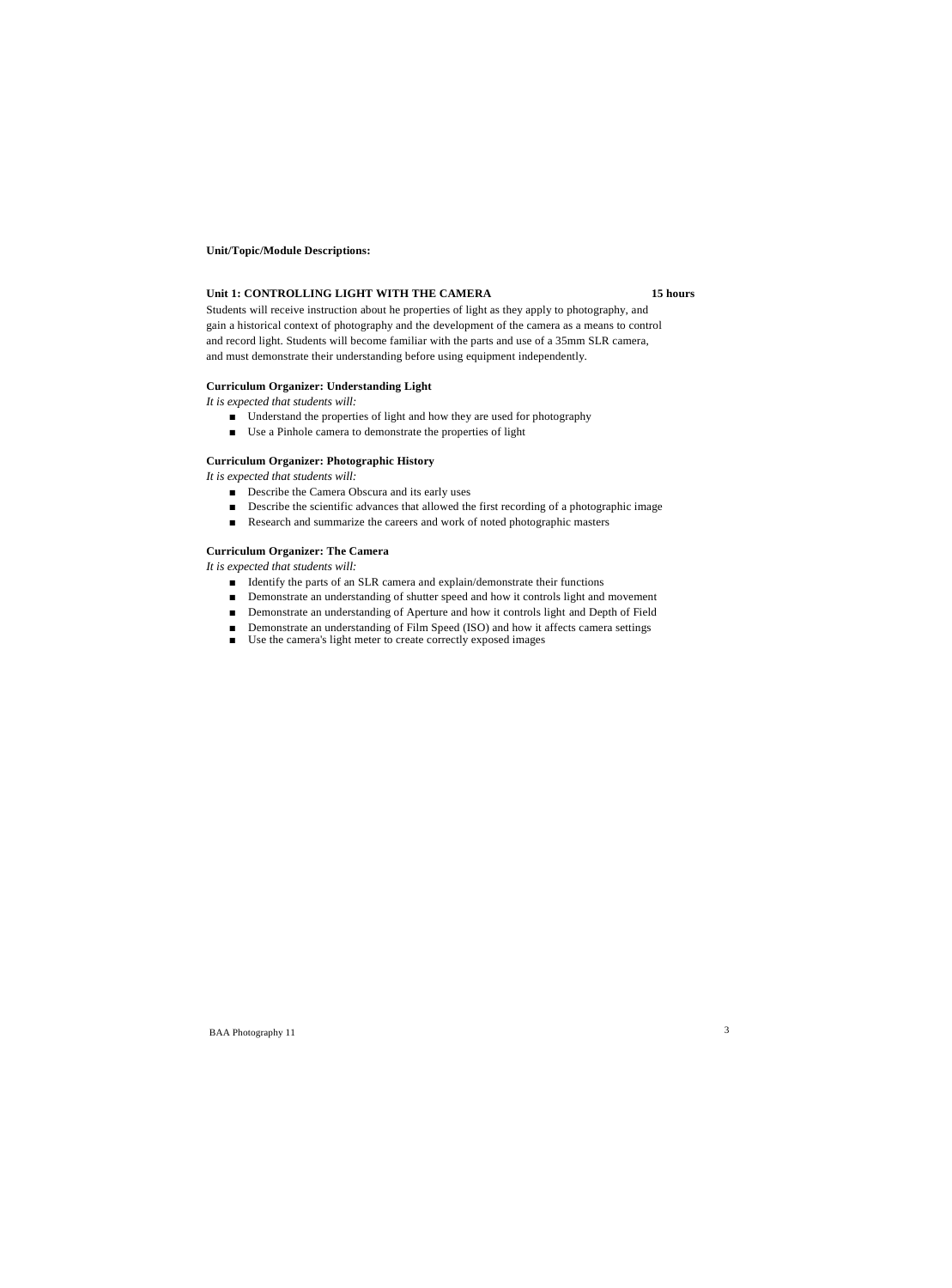# **Unit 2:DARKROOM PROCEDURES 25 hours**

Students will learn and use the processes necessary to create a printed photographic image, including film handling and development, making and evaluating test strips, making contact prints and proof sheets of negatives, and making enlargements of selected negatives.

# **Curriculum Organizer: Film Handling**

*It is expected that students will:*

- Load and remove their film from the camera
- Recognize and correct film movement problems
- Load and develop 35mm black and white film, following procedures set out in classroom

# **Curriculum Organizer: Darkroom Use**

- *It is expected that students will:*
	- Apply correct and safe darkroom methods and procedures when using the facilities
	- Create test strips for each contact print, proof sheet and enlargement
	- Evaluate test strip results to create correctly exposed prints
	- Create prints and enlargements of appropriate standard for the quality of their negatives
	- Demonstrate correct washing and drying of photographic products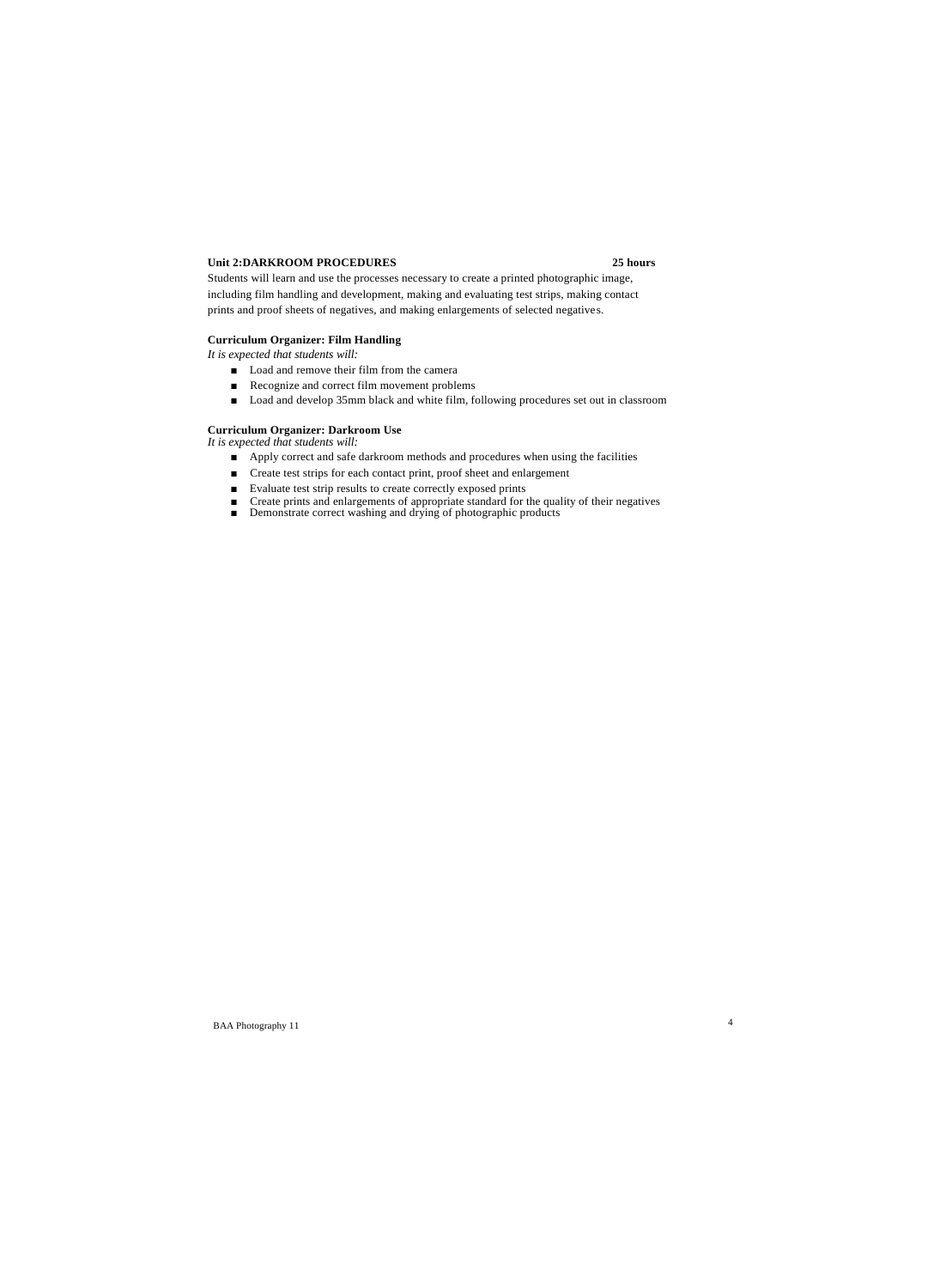# Unit 3:COMPOSITION, PRESENTATION AND CRITIQUES 15 **hours**

Students will use the Elements and Principles ofDesign as a basis for their photo shoots and compositions and learn to evaluate their work.

# **Curriculum Organizer: Elements and Principles ofDesign**

*It is expected that students mil:*

- Apply basic compositional guidelines in their photo shoots
- Identify the Elements and Principles ofDesign in the in their own and others'
- photographs ■ Incorporate Elements and Principles of Design into photo shoots and projects as directed

# **Curriculum Organizer: Presentation**

*It is expected that students will:*

■ Trim, mount and document work appropriately for display or resource use

# **Curriculum Organizer: Critique**

*It is expected that students will:*

■ Analyze, discuss and evaluate technical and aesthetic elements of their own and others' photographic works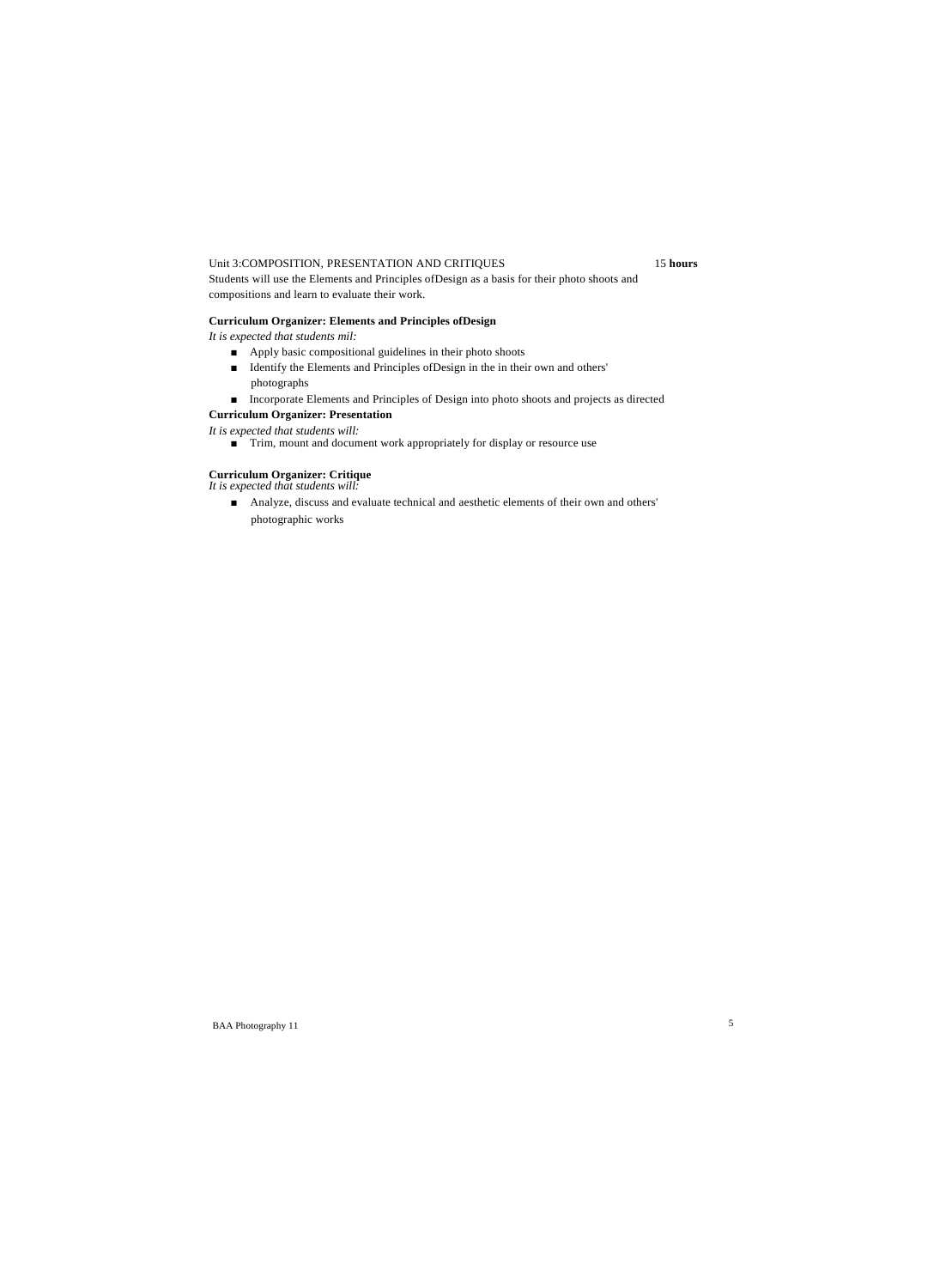# **Unit 4: TECHNICAL EXTENSIONS 25 hours**

Students will work with a variety of camera and darkroom methods and techniques to improve the variety and quality of their images.

# **Curriculum Organizer: Camera Extensions**

*It is expected that students will:*

■ Use the camera and film in low light situations, compensating for the lack of light through push-processing techniques

#### **Curriculum Organizer: Darkroom Extensions**

*It is expected that students will:*

- Evaluate the contrast of an enlargement and use contrast filters in the darkroom for improvement when necessary
- Use dodging and burning techniques to refine photographic enlargements

# **Curriculum Organizer: Post Darkroom Extensions**

*It is expected that students will:*

- Correct common printing flaws through the use of spotting
- Alter or enhance photographic enlargements through post darkroom manipulations, such as toning and assemblages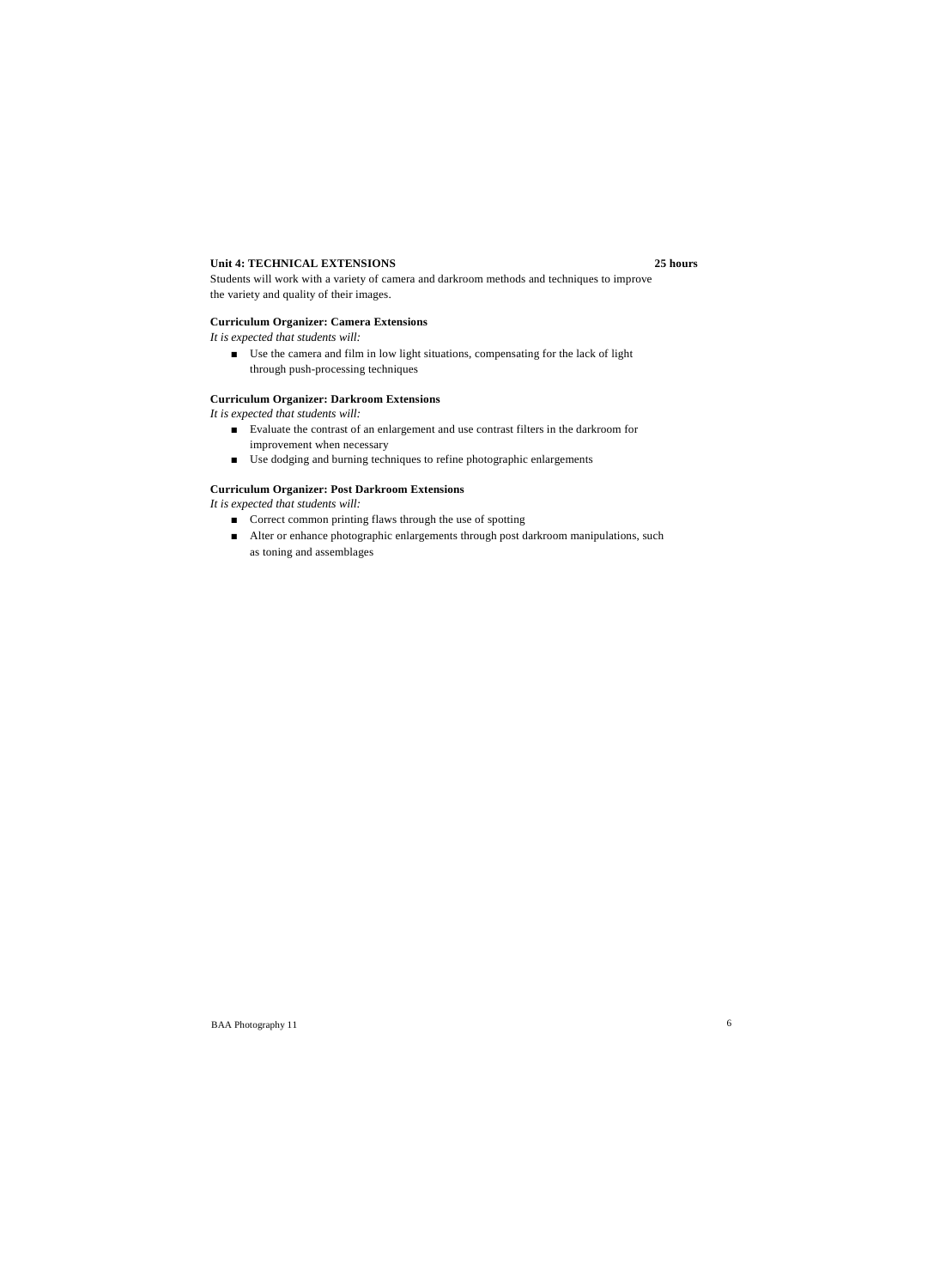# **Unit 5:PHOTOGRAPHIC APPLICATIONS 40 hours**

# **Curriculum Organizer: Photographic Careers**

*It is expected that students will:*

- Identify a variety of choices for photographic career options
- Research and summarize the careers and work of noted photographic masters

# **Curriculum Organizer: Theme Assignments**

*It is expected that students will:*

- Complete a variety of photographic projects based upon personal, social and cultural contexts using their own images as the primary means of communication of a theme or idea.
- Create a Resource Binder containing technical notes and procedures and records of camera and darkroom work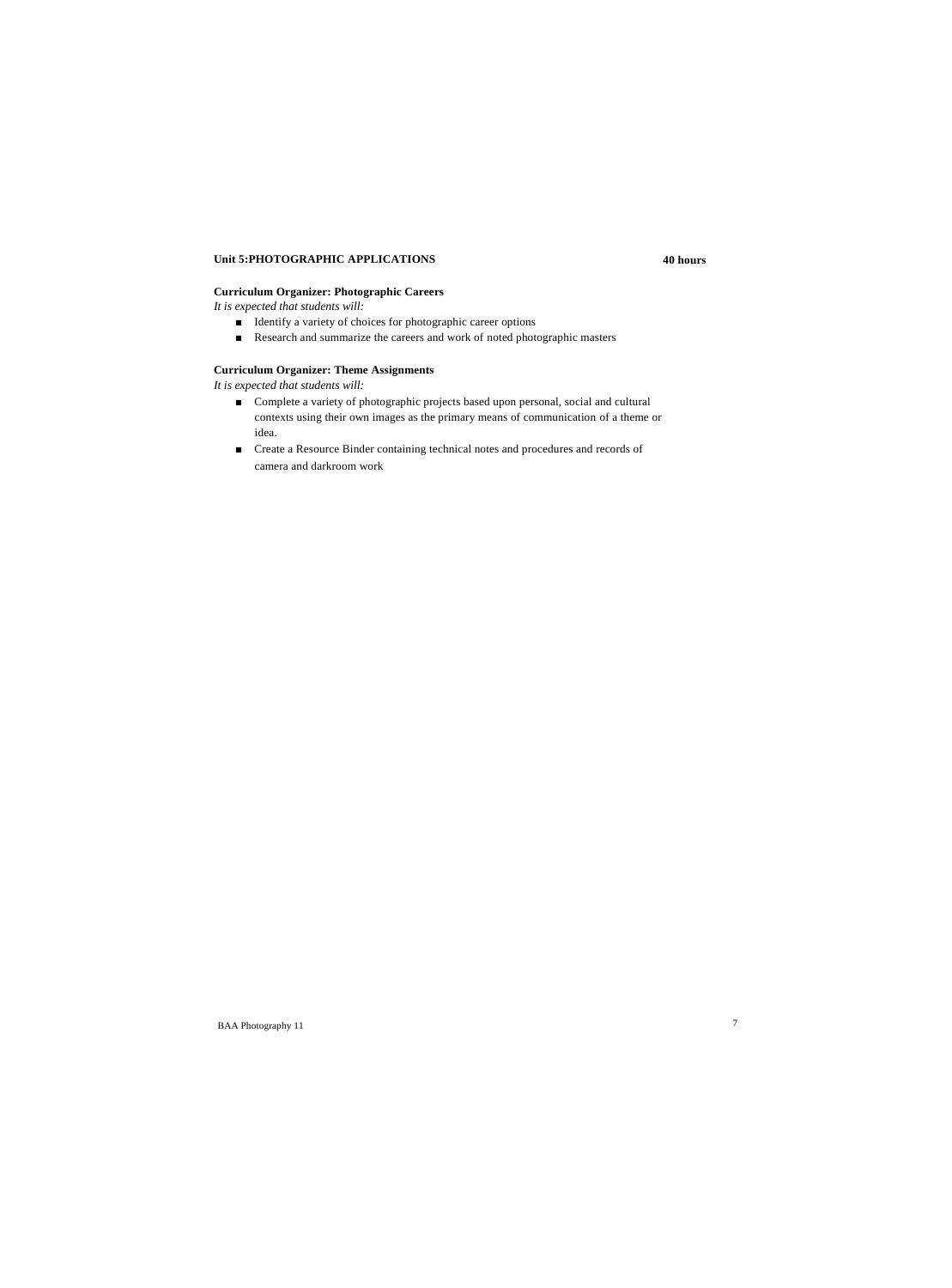#### **Instructional Component:**

- direct instruction
- indirect instruction
- demonstration
- independent instruction
- modelling
- group work
- research
- practical application
- analysis of own and others' photographs

#### **Assessment Component:**

- Effective formative assessment via:
	- o Clearly articulated and understood learning intentions and success criteria
	- o Questions posed by students, peers and teachers to move learning forward
		- Discussions and dialogue
	- o Feedback that is timely, clear and involves a plan
	- o Students are resources for themselves and others peer and self-assessment
	- o Student ownership

Formative assessment used to adapt learning experiences and inquiry plans on an on-going basis to meet specific learning goals.

Development, awareness and action, based upon metacognition intended to lead to learner independence and self-coaching.

# Summative Assessment:

Summative assessments will be determined as students demonstrate proficiency/mastery toward particular learning outcomes. Summative assessments and final grades will reflect the following:

- Students will work collaboratively with the teacher to determine summative achievement on assignments and letter grades based upon dialogue, and evidence of learning
- Behaviour and work habits will NOT be included when determining letter grades
- Marks will not be deducted for late work
- Extra credit and bonus marks will not be awarded
- Plagiarizing will not result in reduced marks/grades –the student will be required to demonstrate their learning authentically
- Attendance will not be considered toward letter grade
- Only individual learning demonstrated –no group marks will be used to determine grades
- Letter grades will reflect learning towards the learning outcomes articulated above
- Letter grades will be based upon criteria provided/agreed upon toward the learning outcomes
- Letter grades will be determined in relation to the learning outcomes not in comparison to the achievement of other students
- Poor work will not be assessed towards grades students will only be assessed on quality work
- Professional judgment and evidence will be used to determine final letter grade in consultation with the student
- Zeros will not be assigned to missed assignments all required assignments must be completed
- Formative or practice towards learning outcomes will not be included in final grade assessment
- Most recent evidence toward learning outcomes will be used to assign letter grades learning is not averaged over time